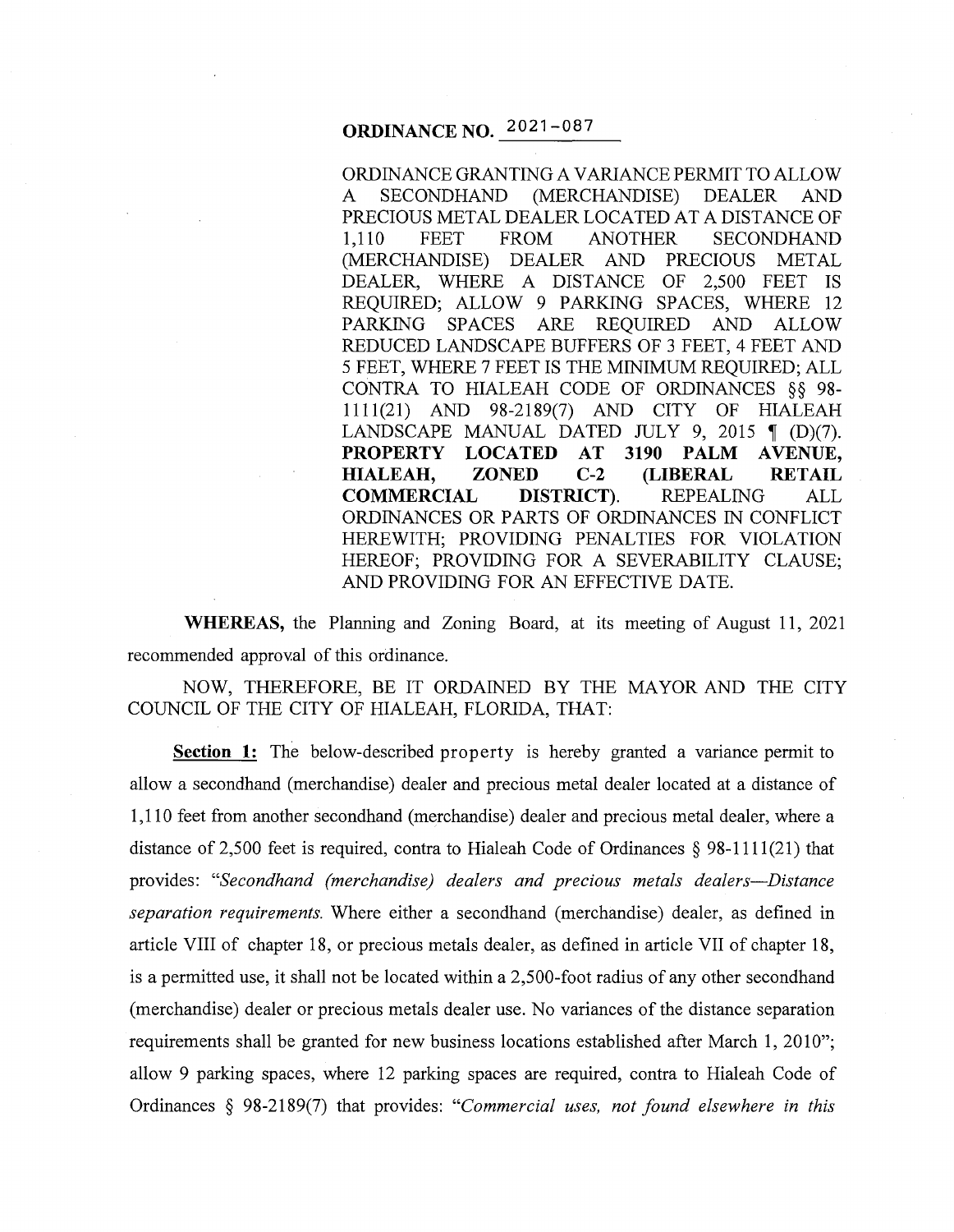## Ordinance No. 2021 - 087 Page2

*section.* One parking space for each 200 square feet of gross floor area of the floor with the greatest floor area within the building, and one parking space for each 500 square feet of the remaining floor area. Parking spaces under the building shall not be considered in the calculation of floor areas"; and allow reduced landscape buffers of 3 feet, 4 feet and 5 feet, where 7 feet is the minimum required, contra to City of Hialeah Landscape Manual dated July 9, 2015  $\mathcal{I}(D)(7)$  that as relevant provides: "Parking lot buffers. All parking lots adjacent to a right-of-way or private street shall be screened by a continuous planting and/or three (3) foot high wall within a seven (7)-foot landscaped strip incorporating said planting and/or wall on private property. The seven (7)-foot landscape buffer may be reduced subject to the inclusion of improved design features on the site upon approval of the Planning and Zoning Official. Planting material at time of planting shall be a minimum height of thirty-six (36) inches with a maximum average spacing of thirty (30) inches on center". Property located at 3190 Palm A venue, Hialeah, zoned C-2 (Liberal Retail Commercial District) and legally described as follows:

> Lots 10 and 11, Block 192 of IDA M. STEBBINS SUBDIVISION, a subdivision of the NE  $\frac{1}{4}$  of the NW  $\frac{1}{4}$ , Section 7, Township 53S, Range 41 E, according to the Plat thereof, as recorded in Plat Book 9 at Page 185, of the Public Records of Miami-Dade County, Florida. Parcel Identification Number: 04-3107-016-0280

### **<u>Section 2:</u> Repeal of Ordinances in Conflict.**

All ordinances or parts of ordinances in conflict herewith are hereby repealed to the extent of such conflict.

#### **Section** 3 : **Penalties.**

Every person violating any provision of the Code or any ordinance, rule or regulation adopted or issued in pursuance thereof shall be assessed a civil penalty not to exceed \$500.00 within the discretion of the court or administrative tribunal having jurisdiction. Each act of violation and each day upon which any such violation shall occur shall constitute a separate offense. In addition to the penalty prescribed above, the city may pursue other remedies such as abatement of nuisance, injunctive relief, administrative adjudication and revocation of licenses or permits.